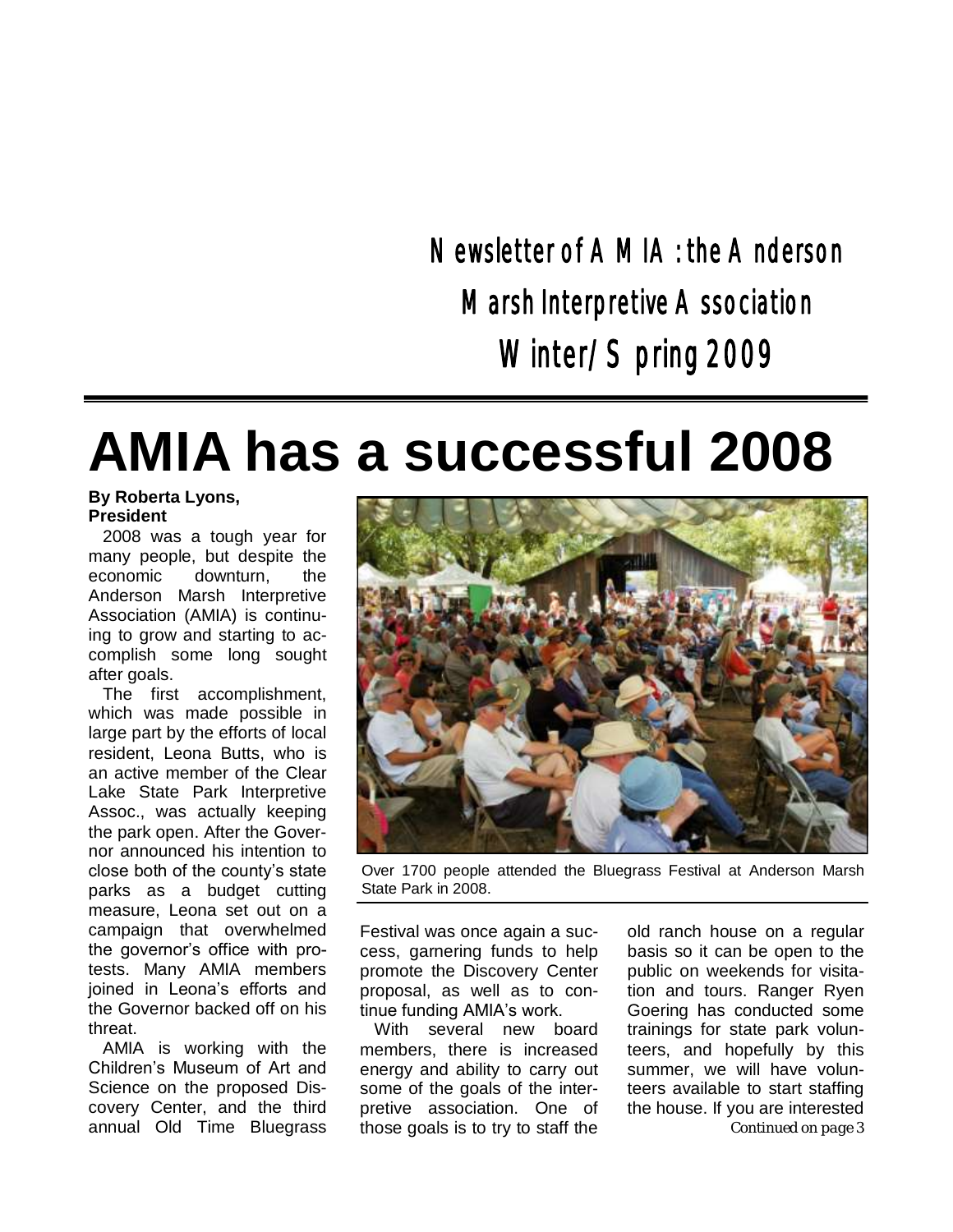

Musician Don Coffin performed at the festival along with numerous local and out-of-county musicians.

Lots of folks enjoyed the great music at the Bluegrass Festival.

## **Old Time Bluegrass Festival Review**

#### **By Anna McAtee**

The third annual Old time Bluegrass festival went off without a hitch. The music was the best ever and the food was, without a doubt, the most varied and best quality so far. We hear over and over again from attendees how much they enjoy the food, music, vendors, and children's activities. We also hear how much they appreciate the organization and cleanliness of the park and how friendly everyone is – this indeed feels like a home town event with a best foot forward in what Lake County and specifically Anderson Marsh State Historic Park have to offer.

Now that we have said that, let's turn to what the Bluegrass Festival means to the community. Did you know that the money earned by Carle High School for setting up and tearing down the festival funds their entire student body activities for the year? Also, the tea and lemon aide stand earned over \$1,000 for field trips. The boy scouts and explorers earned money for parking that helps to pay and further these programs in the community. Local arts and crafts people earn money and sell their products. Local clubs that do an enormous amount of good in our community such as the Lions, Kiwanis and Rotary earn money to continue their work to make Lake County a better place. The Culinary Program at Konocti Unified School District was at the festival and the students were learning culinary skills, but were also earning money to advance their program and expand services to future students.

Anderson Marsh Interpretive Association and Children's Museum of Art and Science do not quit with the festival. Money earned in ticket sales, tee shirts sales and membership help to support education in science, art and history through day camps and field trip sponsorship. These two organizations have also funded grant writing efforts for the Discovery Center to be built on site at the park. What goes on behind the scenes is the most exciting part of the Old Time Bluegrass Festival. It is a privilege to work beside neighbors and friends to continue making Lake County the best place to live in California. We are proud of "your" park and hope that you will spend some time there whenever you get a chance. Helping to support activities such as the Old Time Bluegrass Festival by coming and enjoying the music, sets into motion the recycling of dollars and energy back into our wonderful community. Thanks for coming to the festival!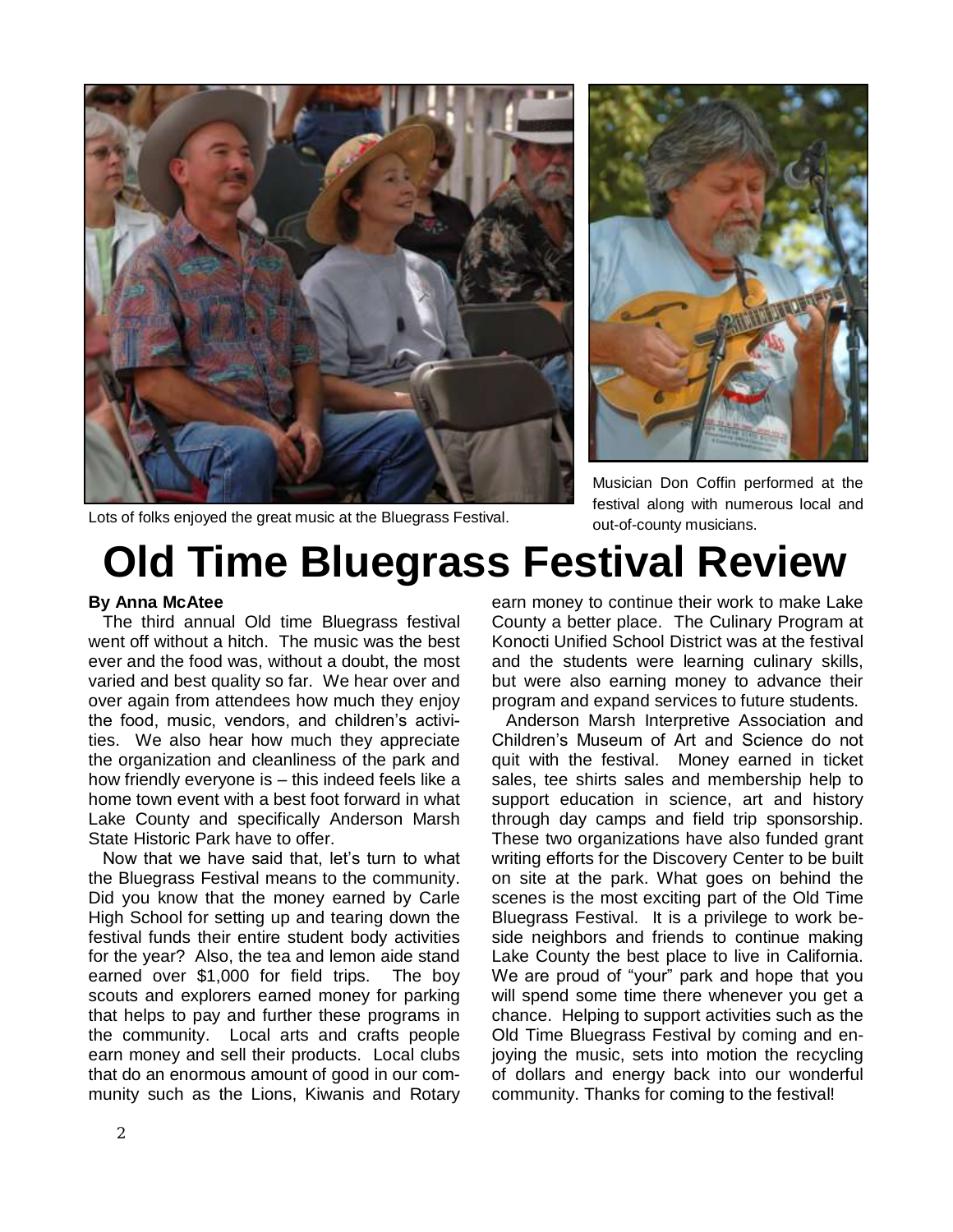

People attending the Bluegrass Festival in September got a chance to tour the new Children's Museum of Art and Science interpretive trailer.

### *Maintenance Chief- Miguel Barajas* **Discovery Center** *Roberta Lyons- Newsletter Coordinator* **fundraising kick off**

On November 12, 2008, the first meeting of the joint CMAS/AMIA Discovery Center Project Task Force was held to discuss and plan for the CMAS/AMIA project for a Discovery Center at Anderson Marsh State Historic Park.

The Executive Board members are: Carolynn Jarrett, Roberta Lyons, Ruth Matz, John Burke, Adeline Brown, Bob Geary, Don Coffin, Nora Moore, Frank McAtee, Anna McAtee and Karen MacDougall.

Several tasks have already been assigned to this working executive board. For example, visits to Congressman Mike Thompson, the Director of State Parks Ruth Coleman, National Audubon as well as several other identified stakeholders in the community have been assigned to different members for possible partnerships and connections for funding sources.

Karen MacDougall has been retained to lead the grant writing efforts. At the meeting, she outlined all of the necessary paperwork and procedures that will be needed to organize for successful grant applications. She also discussed several possibilities for grant applications which she will research and report on at the next meeting.

Please submit your email address to [amfmjr@hotmail.com](mailto:amfmjr@hotmail.com) if you are interested in receiving updates on the progress of this project.

The next meeting of the Joint Task Force is scheduled for February 3, 2009.

### *Anderson Marsh News*

*is published by the Anderson Marsh Interpretive Association*

*Board of Directors Roberta Lyons - President Anna McAttee -Treasurer Gae Henry - Secretary Robert Riggs - Director Don Coffin - Director Nancy Langdon - Director Frank McAtee - Director Justine Wetmore - Director John Burke - Director Henry Bornstein-Director Nora Moore-Director Ryan Goering-CAL*

Breaking news!!! We have secured Laurie Lewis, Nina Gerber, and Susie Glaze to perform at the Bluegrass Festival!!!!! Don't miss these "Ladies of Bluegrass" coming to Lake County on Sept. 12!

## **Successful '08**

#### *Continued from page 1*

in volunteering for AMIA or the State Park, and playing an important role in supporting one of the south county's most valuable assets, please call (707) 994-2024. Volunteering for your local state park offers a great way to get involved that is interesting and fun. All it takes is some training and documentation and you can become an official State Park volunteer and/or docent.

The Andersons Marsh State Park Interpretive Association is the "cooperating association," for the park. Our goal is to provide interpretive opportunities and fund raise for the park. You can be both a member of AMIA and a volunteer or docent for the State Park. You can join AMIA, starting at \$20 a year. As a member, you receive the AMIA newsletter and at certain levels, membership includes passes to the Bluegrass Festival (see back of newsletter for membership information).

We are looking forward to a successful and productive 2009 – Please join us!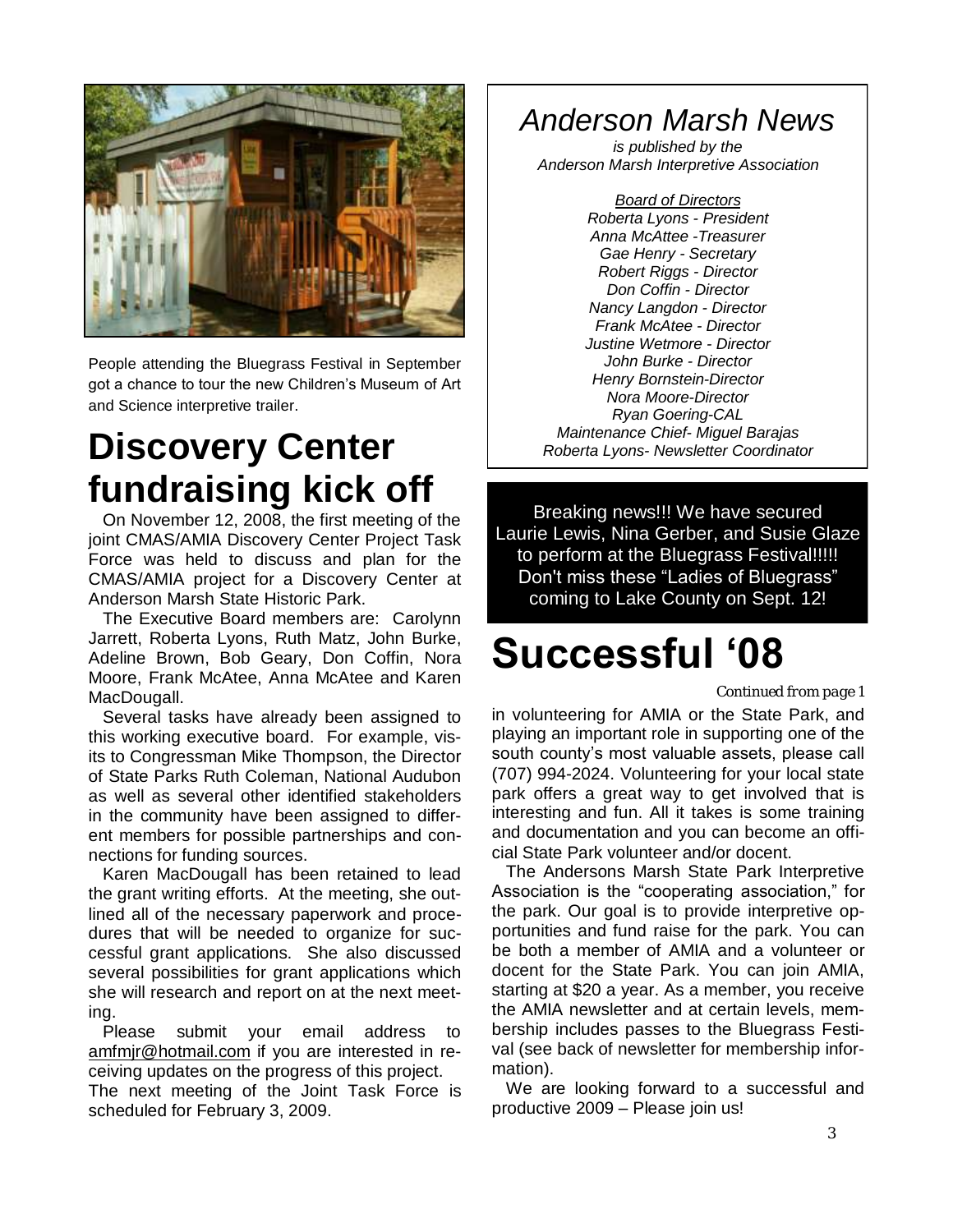# Ranger's Report

#### **By Ryen Goering, Supervising Ranger**

I would like to introduce myself "officially" to Anderson Marsh Interpretive Association! My name is Ryen Goering and I am the new Supervising Ranger at the Clear Lake Sector State Parks including Anderson Marsh State Historic Park and Clear Lake State Park. I transferred and promoted here in February 2008 from Brannan Island State Recreation Area (3 months) and prior to that, Mount Diablo State Park (6 years). Before working for California State Parks, I worked for Elk Grove Parks and Recreation (Sacramento Co.) as a Recreation Coordinator for 9 years. I graduated from California State University, Sacramento with a Bachelors Degree in Recreation Administration and a minor in Biology. Currently, I am married to a wonderful lady, named Meredith and so far we love living in Lake County!

As many of you know our Sector has been hit hard over the years to budget cuts and retirements or transfers of Rangers. Ranger Tom Nixon and his wife, Val retired in the fall of 2007 and we miss them dearly. Luckily they are still involved in the parks as volunteers and we hope to retain their valuable knowledge and skills into the future. To fill vacant Ranger positions, we added a new Ranger to our staff. Her name is Marisa Holman. She has been working at the Sector since October. If you see her, say hi. Another new addition coming to the Sector is Ranger Brian Ratledge. He recently graduated from the Parks Academy and is doing his field training at Lake Oroville State Recreation Area. He is projected to start working full time here in April and boy do we need his help!

This season, I was able to attend and work the annual Bluegrass Festival. What a great event that was quite a success! I was so impressed with the organization of the event by everyone involved. I'm looking forward to this years festival and other events sponsored by the Anderson Marsh Interpretive Association.

I would like to thank all of the volunteers and association members who helped to stave off last year's threat to the closure of Clear Lake State Park and Anderson Marsh State Historic Park. It was great to see the grassroots effort to *Continued on page 5* 



(Above) New Supervising Ranger of the Clear Lake Sector State Parks Ryen Goering and Clear Lake State Park's newest Park Ranger, Marisa Holman.

### **Welcome to Marisa Holman, Park Ranger**

Marisa Holman is the newest ranger at Clear Lake State Park, but she can sometimes be found at Anderson Marsh State Historic Park as well. Although born in Los Angeles, she was raised in Northern California – her family moved to Auburn, when she was seven years old. Her mother was a nurse and Marisa, following her mother's example, wanted to work in public safety and to help people as her mother had done. After graduating from high school and attending a community college, she transferred to CSU, Sacramento, and graduated with a Bachelor of Science degree in Criminal Justice.

She participated in an intern program through the Administration of Justice program at Sierra College, and after an internship at Auburn State Recreational Area, she decided she wanted to become a state park ranger and to serve park visitors. She was accepted to attend the State Parks Academy at Pacific Grove and completed the Academy on June  $27<sup>th</sup>$ , 2008.

Marisa says she is excited to be here in Lake County and is looking forward to working at Clear Lake State Park. The board and members of AMIA extend a warm welcome to our newest ranger!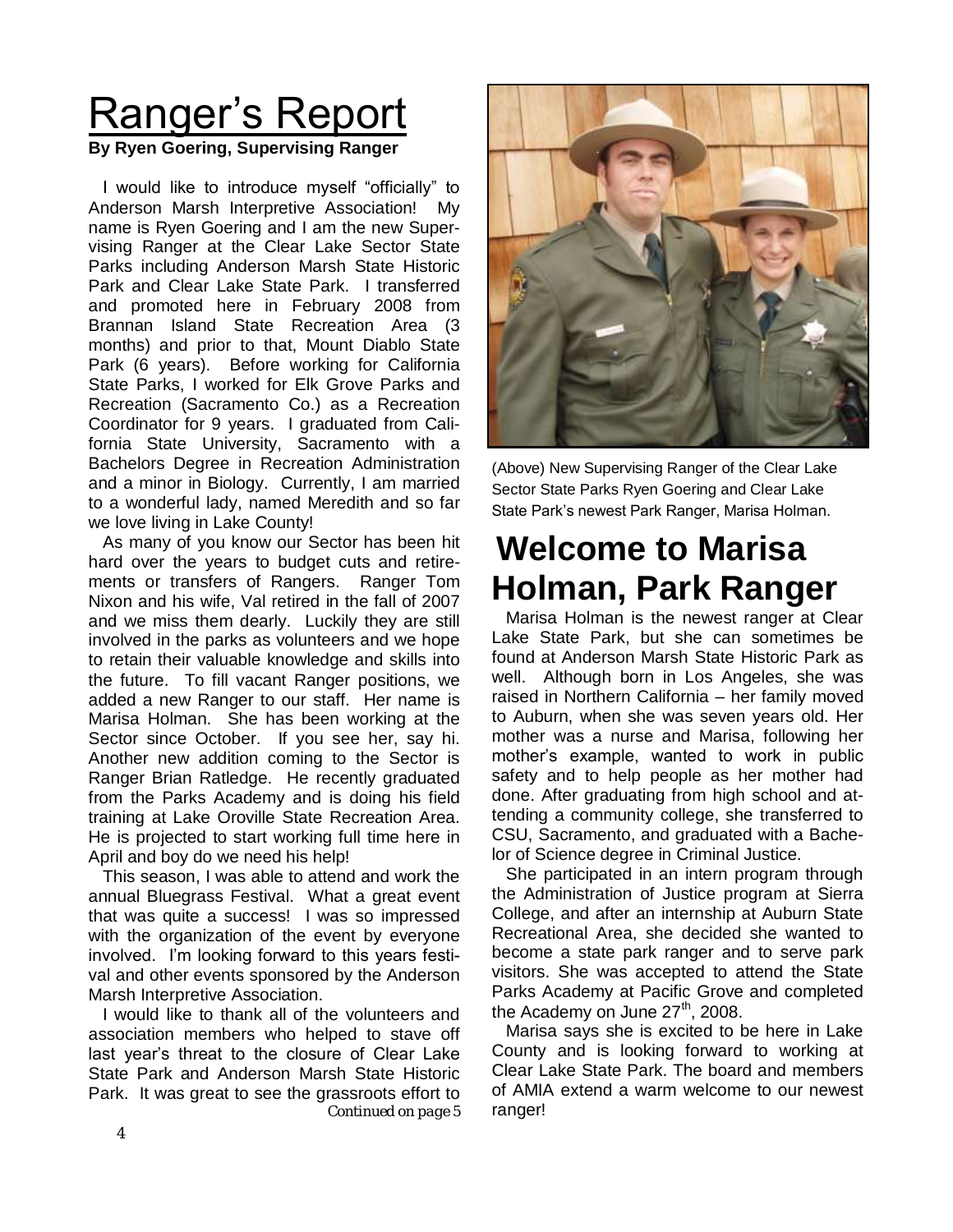

Musicians at the Bluegrass Festival last September.



The Konocti Fiddlers performed at the festival.



Children's activities were popular at the festival.

# Ranger's Report

*Continued from page 4*

obtain petition signatures and promote the need for keeping open the great State Park resources of Lake County! I have truly seen how much this county loves it's parks! Hopefully now with the budget issues at hand, we can survive the latest threats to State Parks and continue to enjoy our beautiful parks! I hope to see you soon!

### **2009 Bluegrass Festival planning has started**

### *You're invited to get involved!*

Get your suspenders and sunbonnets ready! The 4<sup>th</sup> Annual Old Time Bluegrass Festival will be held rain or shine on Saturday, September 12, 2009 at Anderson Marsh State Historic Park. Presented by AMIA, Children's Museum of Art and Science (CMAS) and the Clearlake Chamber of Commerce, the festival is a family event, with great music, food, art and crafts, a children's activity area and more.

The Bluegrass Festival creates a wonderful opportunity to showcase not only Anderson Marsh State Historic Park, but all of Lake County and its communities. The Festival supports projects of AMIA, CMAS as well as local schools and service groups and cannot happen without community support and involvement.

This year, AMIA Board Member Henry Bornstein with be the Event Coordinator for the Bluegrass Festival. Henry looks forward to meeting and working with those who have worked on the Festival before and welcomes new-comers.

Henry and Carolynn Jarrett from CMAS have already completed a successful presentation before the Clearlake City Council, with the council providing a \$1000 donation towards the Festival. If you would like to be involved in this year's Bluegrass Festival as a volunteer or sponsor, or would like to become an AMIA member, please contact AMIA at (707) 995-2658.



The Lower Lake High School Culinary program served up some delicious food for the Bluegrass Festival.